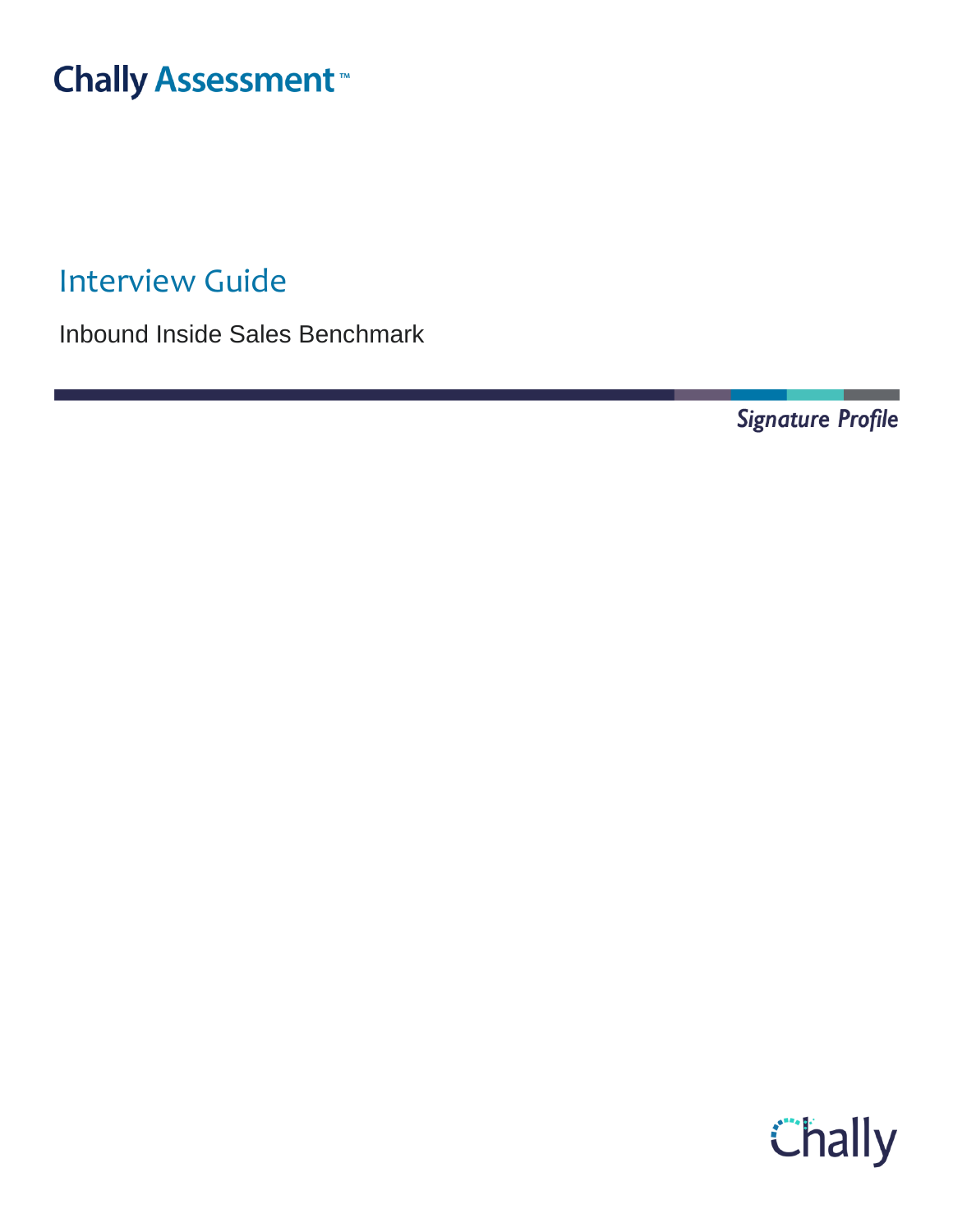#### Interview Guide

## Inbound Inside Sales Benchmark

## Predictive Competencies:

- Tailors Style to Fit Customer Expectations
- Analyzes and Resolves Customer Problems
- Identifies and Addresses Customer Needs
- Achieves Results by Prioritizing Customer Satisfaction
- Makes Profitable and Pragmatic Recommendations

| <b>Applicant Name:</b> |  |
|------------------------|--|
| Interview Date:        |  |
| Interviewed By:        |  |
|                        |  |
|                        |  |
| Overall                |  |
| Comments:              |  |
|                        |  |
|                        |  |
|                        |  |
|                        |  |
|                        |  |
|                        |  |
|                        |  |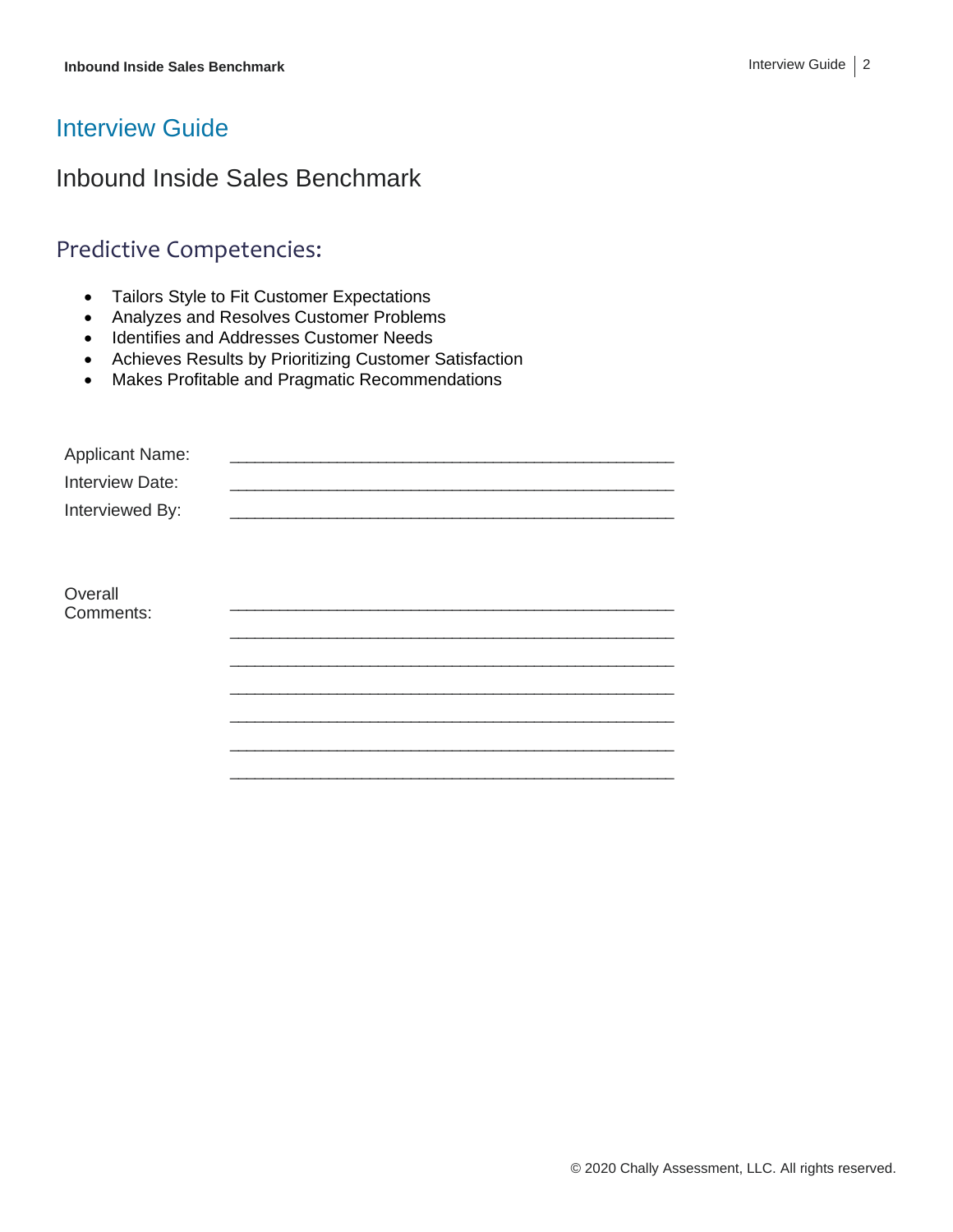# Tailors Style to Fit Customer Expectations

| <b>Question 1: Describe some of the different</b><br>contacts you had in your last job.                                                                                                                                                                                                                                                                                                                                                                                                        | Notes: |
|------------------------------------------------------------------------------------------------------------------------------------------------------------------------------------------------------------------------------------------------------------------------------------------------------------------------------------------------------------------------------------------------------------------------------------------------------------------------------------------------|--------|
| Question 2: What steps did you take to prepare<br>for these interactions?<br>Look for:<br>becomes familiar with the contact and their<br>businesses/markets<br>curiosity about and sensitivity to the company<br><b>Contract</b><br>culture and background of the individuals<br>involvement in industry activities that would<br>m.<br>acquaint them with the contact's expectations<br>studies the image or style that will allow them to<br>m.<br>fit in with and be trusted by the contact | Notes: |
| Question 3: Do you believe you made a good<br>impression? Why or why not?<br>Look for:<br>flexibility in adapting style to meet contact's<br>expectations<br>recognizes the business etiquette appropriate<br>a.<br>to each situation<br>sincerity and genuineness in the image<br>ш<br>projected, not obviously playing a role<br>promotes themselves and the company in ways<br>ш<br>compatible with the contact's expectations                                                              | Notes: |

- 
- □ Excellent | Always matched the points to look for
- 
- $\Box$  Average  $\parallel$  Matched some of the points to look for
- $\Box$  Poor  $\Box$  Did not match any of the points to look for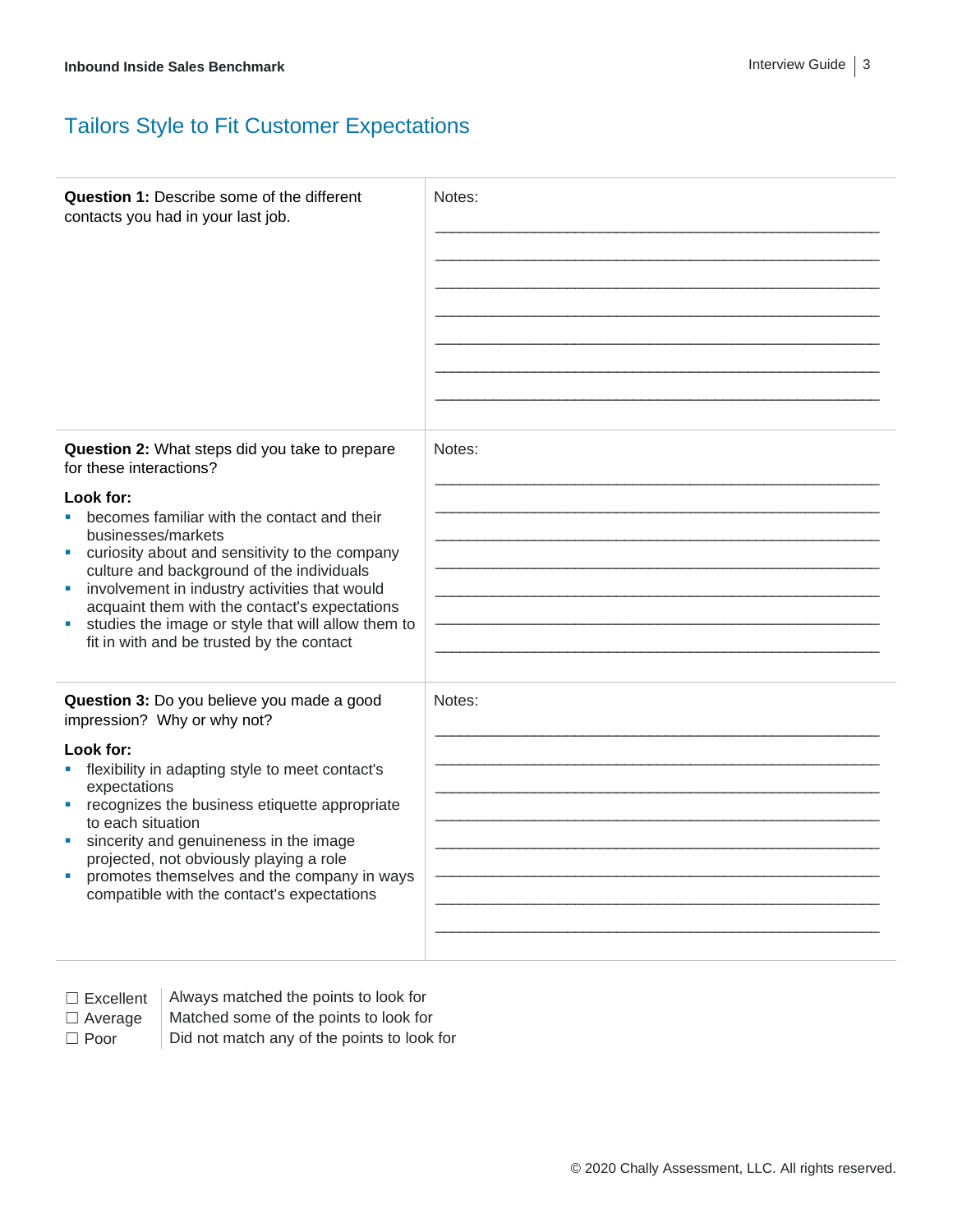## Analyzes and Resolves Customer Problems

| Question 1: Tell me about a particularly<br>challenging problem you've faced.                                                                                                                                                                                                                                                                                                                                                        | Notes: |
|--------------------------------------------------------------------------------------------------------------------------------------------------------------------------------------------------------------------------------------------------------------------------------------------------------------------------------------------------------------------------------------------------------------------------------------|--------|
| Question 2: How did you address the situation?<br>Look for:<br>an objective analysis of the problem<br>×<br>taking ownership of the solution<br>a willingness to look beyond standard<br>×<br>procedures<br>identifying the root of the problem, not just<br>ш<br>treating symptoms                                                                                                                                                  | Notes: |
| Question 3: Would your manager or peers<br>describe you as an effective problem solver?<br>Why?<br>Look for:<br>genuine interest in resolving problems<br>viewing problem resolution as an opportunity to<br>×<br>strengthen relationships, not as an<br>inconvenience<br>a commitment to stay focused until the solution<br>is found<br>closing the loop to ensure satisfaction; not<br>ш<br>passing the problem on to someone else | Notes: |

 $\Box$  Excellent | Always matched the points to look for  $\Box$  Average  $\parallel$  Matched some of the points to look for

 $\Box$  Poor  $\Box$  Did not match any of the points to look for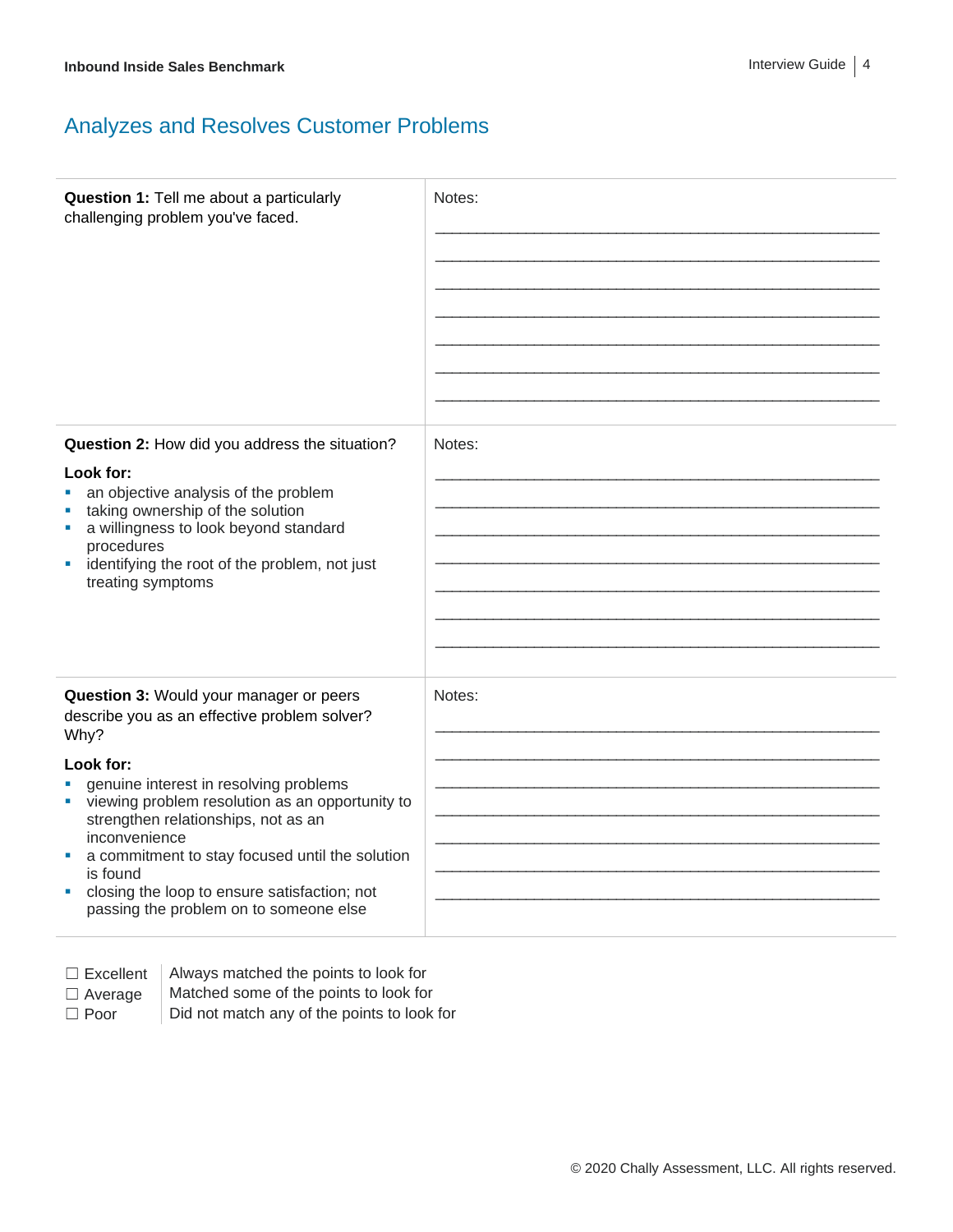#### Identifies and Addresses Customer Needs

| Question 1: Tell me about the customer base of<br>your last employer.                                                                                                                                                                                                                                                                                                                                                                                                                                                         | Notes: |
|-------------------------------------------------------------------------------------------------------------------------------------------------------------------------------------------------------------------------------------------------------------------------------------------------------------------------------------------------------------------------------------------------------------------------------------------------------------------------------------------------------------------------------|--------|
| Question 2: How did you determine what those<br>customers needed?<br>Look for:<br>consistent questioning through a needs<br>a.<br>analysis that addresses customer processes<br>and challenges<br>giving priority to the customer's agenda<br>taking time to listen to customer responses and<br>input                                                                                                                                                                                                                        | Notes: |
| Question 3: How frequently were you able to<br>successfully satisfy customer requirements and<br>why?<br>Look for:<br>tailors business plan or solutions to the<br>customer's needs rather than force a standard<br>solution<br>willingness to accept modification or rejection of<br>Ù,<br>their suggestions in order to accommodate the<br>customer<br>spends time analyzing the customer's<br>ш<br>objectives versus rush an existing solution<br>explores alternatives that better fit the<br>customer's methods or goals | Notes: |

 $\Box$  Excellent  $\parallel$  Always matched the points to look for  $\Box$  Average  $\parallel$  Matched some of the points to look for  $\Box$  Poor  $\Box$  Did not match any of the points to look for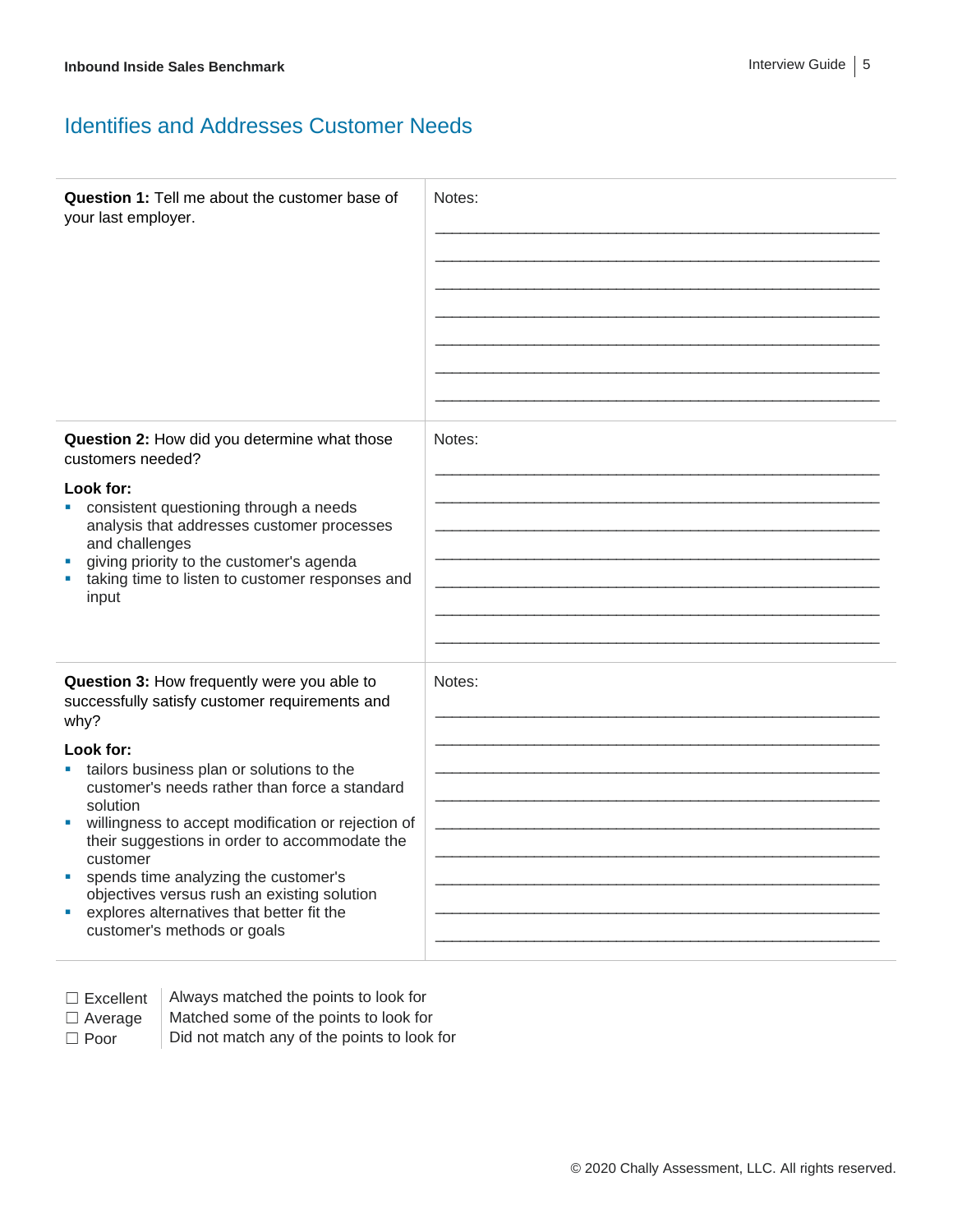# Achieves Results by Prioritizing Customer Satisfaction

| Question 1: Describe the impact that customer<br>satisfaction has had on your effort to succeed in<br>past positions.                                                                                                                                                                                                                                                                                                                                                                                                                                         | Notes: |
|---------------------------------------------------------------------------------------------------------------------------------------------------------------------------------------------------------------------------------------------------------------------------------------------------------------------------------------------------------------------------------------------------------------------------------------------------------------------------------------------------------------------------------------------------------------|--------|
| Question 2: How did you approach problems or<br>issues that could have jeopardized a long-standing<br>client relationship? How did you protect relatively<br>new relationships?<br>Look for:<br>determination and urgency in the face of<br>problems<br>focus on the solution, not on being impressive<br>a.<br>to the customer<br>disregard for the length or strength of the<br>customer relationship; fair rather than<br>preferential treatment<br>proactive in uncovering potential problems;<br>avoidance of a negative does not make it<br>nonexistent | Notes: |
| Question 3: What was your hit rate at restoring<br>customer confidence and satisfaction? Why?<br>Look for:<br>understanding that their ultimate success<br>depends on a willingness and ability to provide<br>customers with a genuine benefit<br>recognition that the client is not the problem<br>sustained effort to set high expectations for<br>satisfaction regardless of the ease or difficulty<br>of the relationship<br>execution of the basics of customer care<br>without becoming caught up in appearances                                        | Notes: |

 $\Box$  Excellent  $\parallel$  Always matched the points to look for

 $\Box$  Average  $\parallel$  Matched some of the points to look for

 $\Box$  Poor  $\Box$  Did not match any of the points to look for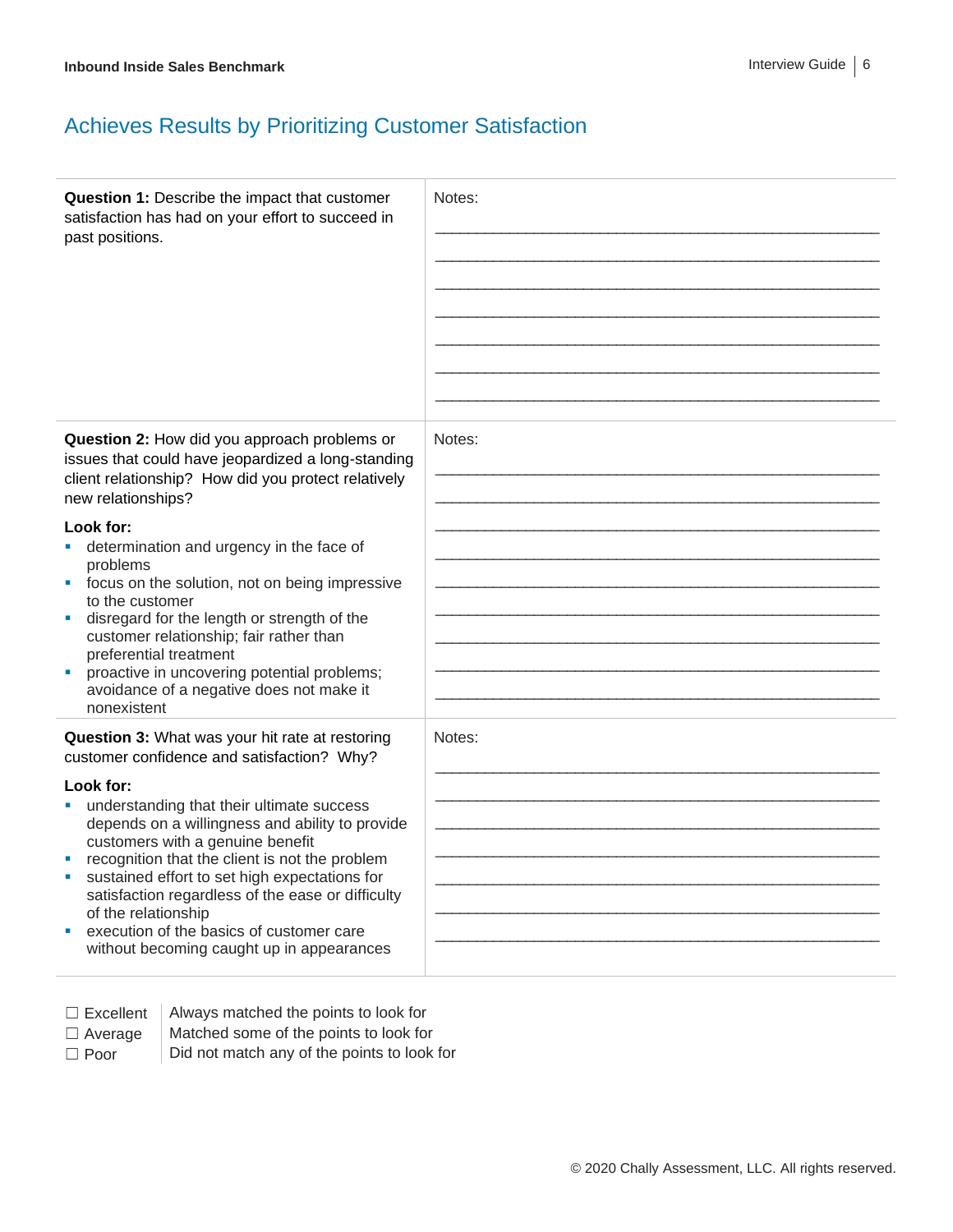## Makes Profitable and Pragmatic Recommendations

| Question 1: What would you consider to be the<br>primary business objective of your last employer?<br>(If there is no work history, what would you<br>consider to be the primary objective of most<br>employers?)<br>Look for:<br>• profitability                                                                                                                                                                                                                                                                                                            | Notes: |
|--------------------------------------------------------------------------------------------------------------------------------------------------------------------------------------------------------------------------------------------------------------------------------------------------------------------------------------------------------------------------------------------------------------------------------------------------------------------------------------------------------------------------------------------------------------|--------|
| Question 2: How would you determine if a<br>process or function supported that objective?<br>Look for:<br>knowledge of key performance criteria and<br>methodologies to control assets<br>recognizes impact of actions and decisions on<br>u,<br>overall organizational profitability<br>judges success by the result, not the effort or<br>method of getting there<br>looks for efficiencies by reducing unnecessary<br>detail and/or expenses that do not add to the<br>value proposition, e.g., over-engineering                                          | Notes: |
| Question 3: What have you done, or would you<br>do, to successfully demonstrate fiscal responsibility<br>in terms of an organization's bottom-line?<br>Look for:<br>awareness of time and material costs of each<br>step<br>a realistic grasp of the financial aspects of the<br>organization<br>decisions that enhance the organization's<br>ш<br>financial position<br>sees the big picture; is not restricted by a focus<br>ш<br>on isolated pieces of a solution<br>identification of alternatives that circumvent<br>potential threats to profitability | Notes: |

□ Excellent | Always matched the points to look for

- $\Box$  Average  $\parallel$  Matched some of the points to look for
- $\Box$  Poor  $\Box$  Did not match any of the points to look for